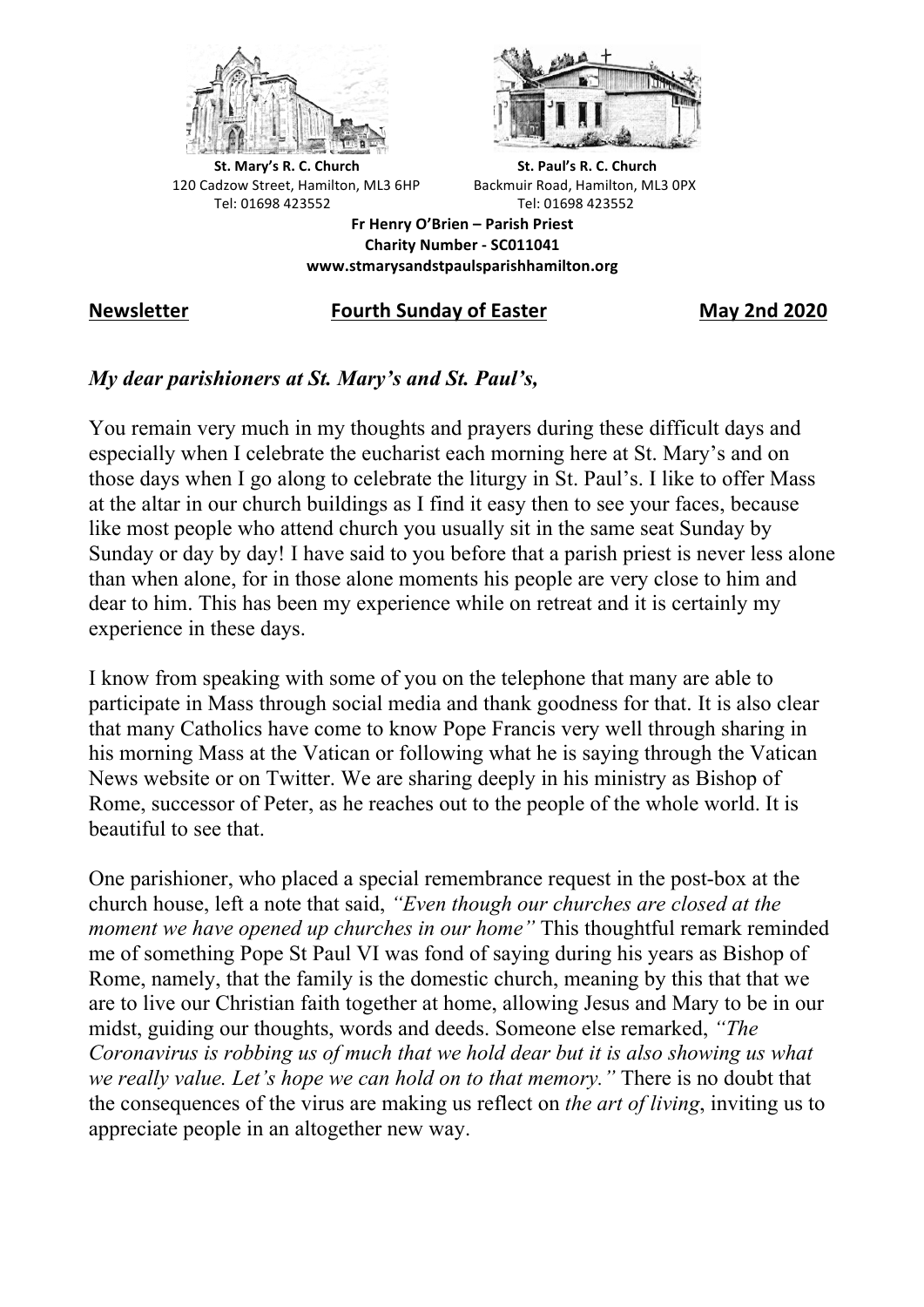In this message I want to share with you the names of those who have died during these weeks when we have been unable to gather for Mass:

*John Boyce, James Donnelly Mary Teresa Lees, Silvio (Steve) Ferri. Tess McMahon Helen Brown Margaret McCluskey, James McDougall, John Henderson Tom O'Brien, James McMenemy, Frances Murphy, Brian Porteous Susan McAteer*

I know that you will remember these men and women in your prayers and also their families, who said farewell to a loved one in the most difficult of circumstances. Among the deceased I have a dear aunt and uncle, Tess and Tom, so I know personally what the present restrictions take from us. So much that is helpful in times of bereavement, the coming together to offer thanks for the life of the one who has died and to share memories, the comforting liturgy of the Requiem, the eating together afterwards, sometimes with relatives and friends whom we haven't seen for some time, all of this is not possible just now.

I know that I for one will never again take any of this goodness for granted. As the parishioner said in the message I quoted above, *"The Coronavirus is robbing us of much that we hold dear, but it's also showing us what we really value."* Of course in the end it is people that we really value, who they are, how they have lived, what they have shared with us as fellow pilgrims on life's journey.

So you can see how I have been spending my time during these weeks since we last met. It has brought me into contact with all of these lovely families and with the undertakers and those who work at the cemetery and the crematorium. I would ask you to remember them all in your prayers.

Finally, this mention of prayer reminds me to ask you to join with Pope Francis in praying the Rosary each day during May, one of the special months dedicated to Mary, Mother of Jesus and Mother of the church. If the whole Rosary is perhaps too long for your children then why not choose one of the decades to pray with them for the peoples of the earth and for our beautiful world.